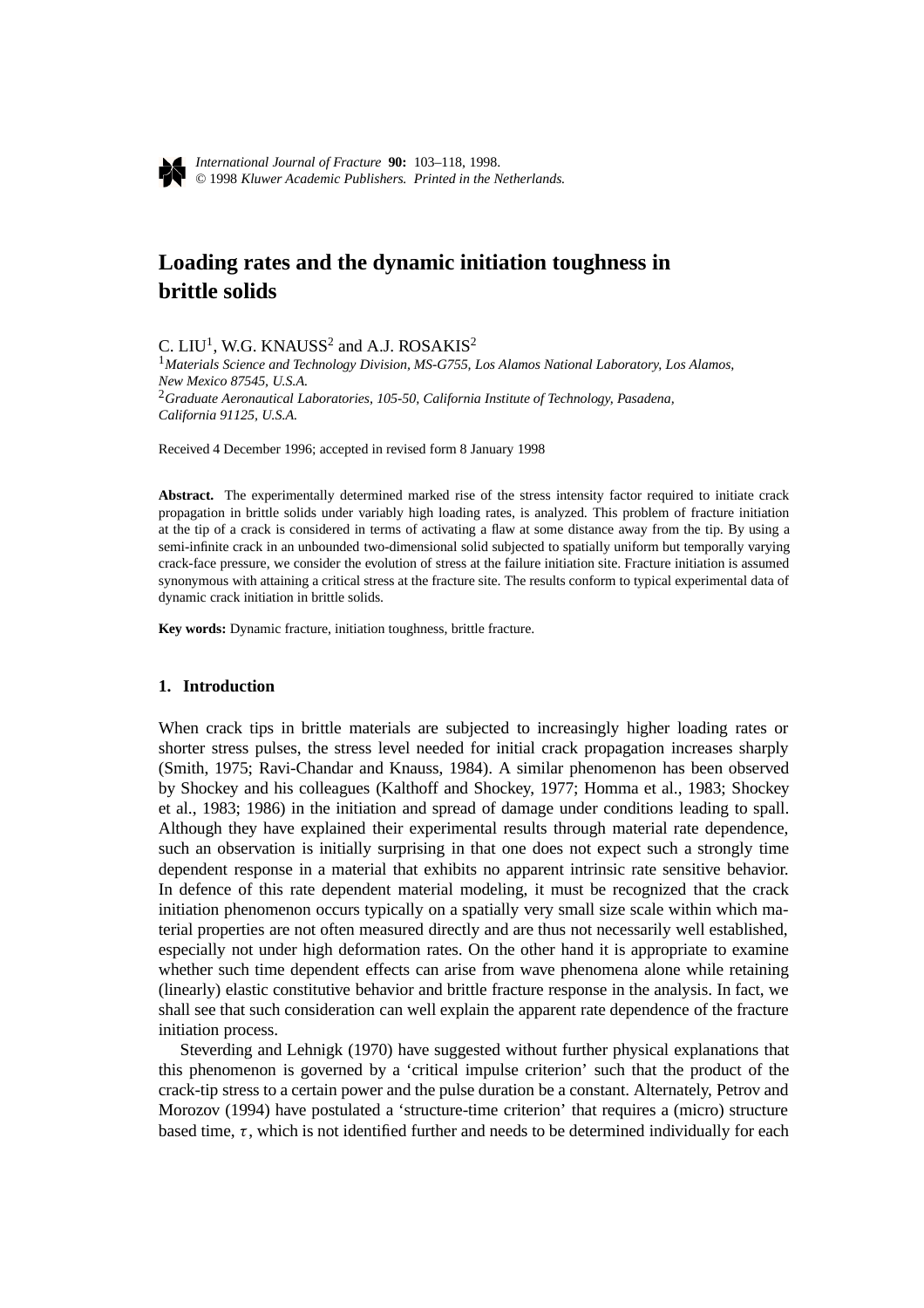

*Figure 1.* Time history of applied pressure used in the experimental study.

material, as well as a structural size parameter estimated from  $d = 2K_{\rm IC}^2/\pi\sigma_c^2$ , where  $K_{\rm IC}$ is the quasistatic fracture toughness. In analyzing the data from Ravi-Chandar and Knauss (1984) they assumed implicitly, however, that the near-tip field is governed by the stress intensity factor, which assumption is not valid inasmuch as the stress field there possesses highly transient characteristics (Ma and Freund, 1986; Ravi-Chandar and Knauss, 1987).

Here we examine the effect of the interaction of this temporally evolving stress field at the tip of a macroscopic crack with small defects in its vicinity, where are allowed to grow once a stress has been achieved that is critical for their size or severity. Such cracks are then understood to grow and coalesce rapidly thereby effecting the growth of the macroscopic crack.

Following Smith (1975), Ravi-Chandar and Knauss (1984) conducted experiments on large plates of Homalite-100 (a brittle Polyester) simulating the infinite domain for the duration of the experiment, which arrangement allowed the use of Freund's exact analysis derived for the infinite elastic plane (Freund, 1972). Loading was achieved in the experiments through an electro-magnetic device (Lorentz force generator) for imparting spatially uniform pressure histories to the crack faces that can be well approximated by ramps possessing constant rise times of 25  $\mu$ sec. Through varying the magnitude of the final pressure the rate of loading could be varied as illustrated in Figure 1. By recording the caustic patterns at the crack tip through high speed photography the history of the stress intensity was recorded (see Ravi-Chandar and Knauss, 1982). Results from Ravi-Chandar and Knauss (1984) are rendered in Figure 2 showing the stress intensity factor at the time the crack began to propagate which illustrates clearly the sharp rise in the stress intensity factor as the crack propagation initiation moves to shorter times.

It will be the purpose of the following exposition to 'explain' the phenomenon of rate dependence of the dynamic initiation toughness of brittle solids, in mechanics terms of transient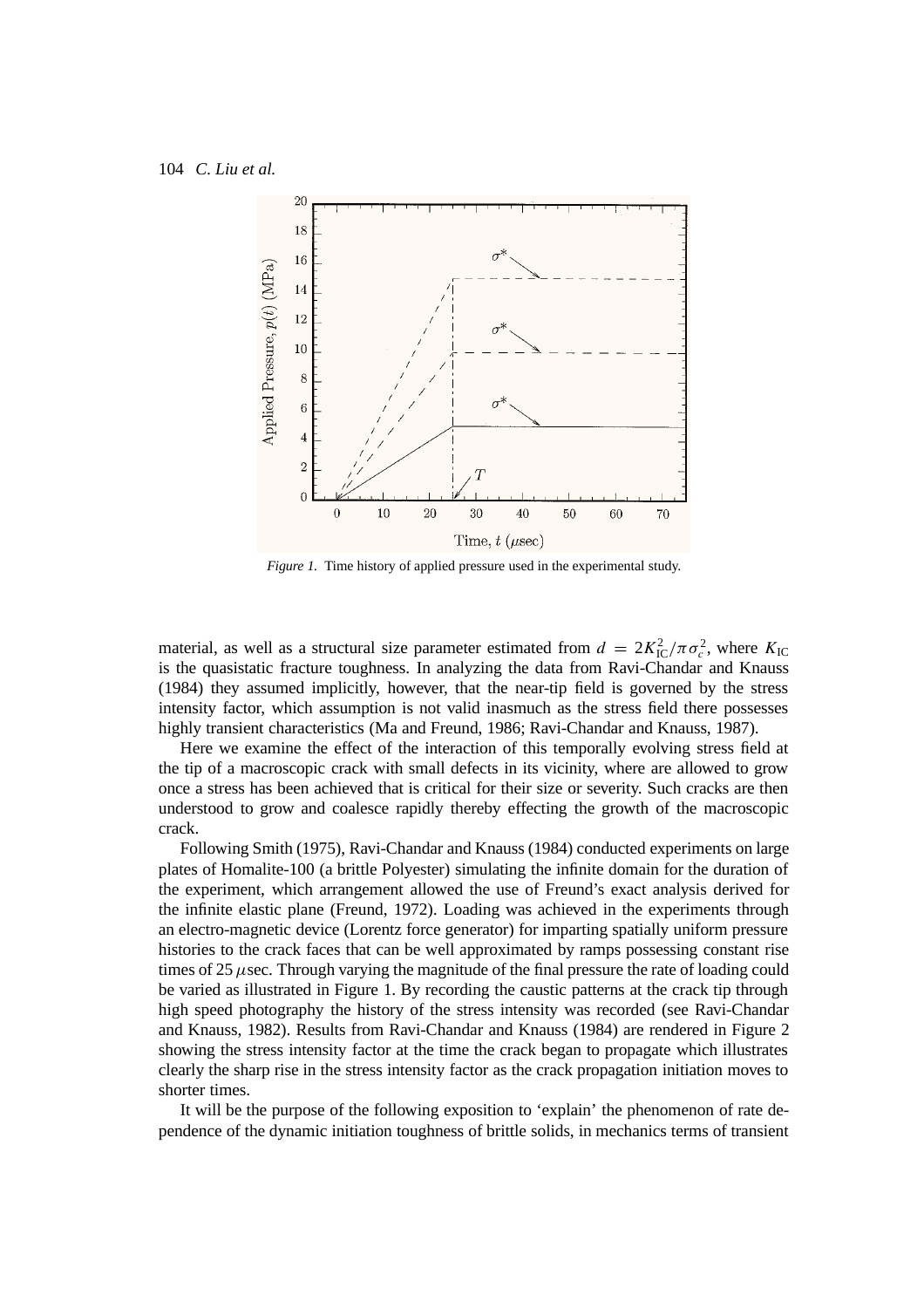



*Figure 2.* Variation of the stress intensity factor required for initiation against the time to fracture.



*Figure 3.* A semi-infinite crack subjected to uniformly distributed pressure on its surface that varying with time *t*.

wave motion in the elastic domain around the tip of the initially stationary crack, and without invoking any intrinsic time dependence of the material.

## **2. The model**

To demonstrate the feasibility of the concept proposed in the introduction, we consider, with reference to Figure 3, the following situation: A semi-infinite crack is located in an infinite medium with its tip at  $x_1 = 0$  and  $x_2 = 0$ . A defect is located at a small distance  $\delta$  ahead of this tip. The crack flanks are subjected to a spatially uniform pressure  $p(t)$  of timewise varying magnitude. The defect breaks into a growing (micro) crack when the stress level, in particular the stress  $\sigma_+(\delta, t)$  at the point  $(x_1 = \delta, x_2 = 0)$ , reaches a value  $\sigma_{cr}$ , which happens at some time  $t_{cr}$  to be determined. It is of interest then to determine the transient tensile traction at the point  $x_1 = \delta$ . To this end it will be insufficient to consider only the time-varying stress intensity field, because for very short times that field will not have spread sufficiently far to engulf the defect (see discussions of *K*I-dominance in Ravi-Chandar and Knauss, 1987 and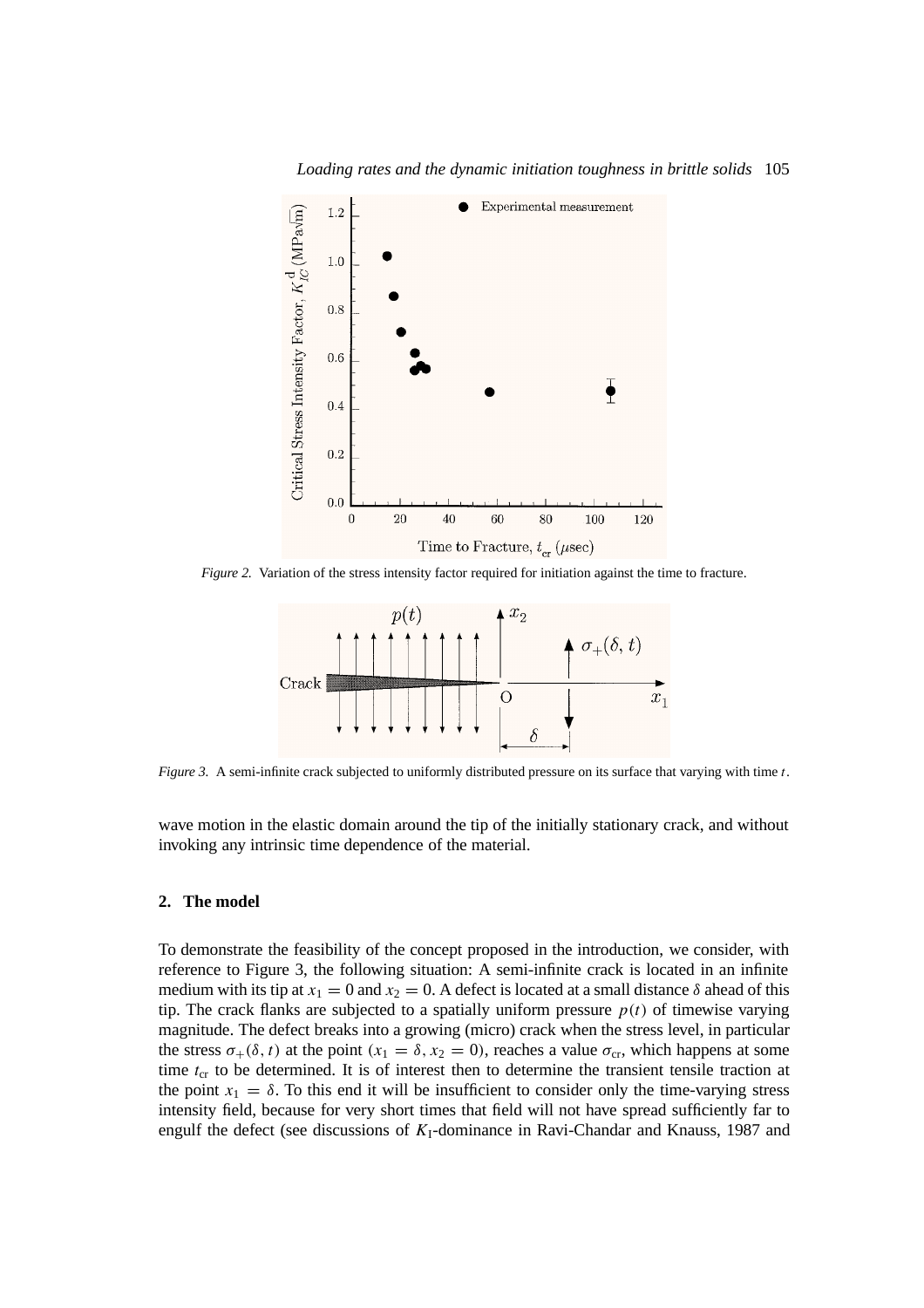Krishnaswamy and Rosakis, 1991). We are thus, specifically, interested in determining the stress rise history at  $x_1 = \delta$ .

A word is in order with respect to the chosen pressure distribution over the (semi-infinite) crack flanks. Because of the infinite extent of the boundary loading we expect that for infinite time the moment acting on the infinite solid is unbounded, so that the solution offered below does not have a long-time static limit. However, this fact has no essential consequence for this demostration, since we are only interested in relatively short times after the loading is applied. The present approach should render a reasonable evaluation of whether the proposed physics has relevance to dynamic fracture initiation in ideally brittle, rate insensitive material.

In more realistic situations it may be necessary to consider not only a single flaw in the crack-tip region. Instead, it is probably more correct to allow for statistical distributions of defects with respect to both severity and space. We believe, however, that the current simpler model illustrates the behavior attached to the stress-wave-and-flaw-interaction concept.

#### **3. Transient stress field around the crack tip**

Let  $\mathcal R$  be an unbounded two dimensional region occupied by a body composed of an isotropic, homogeneous, linearly elastic material. The body contains a straight semi-infinite crack located in  $-\infty < x_1 \leq 0, x_2 = 0$ , see Figure 3. For time  $t < 0$ , the body is stress free and at rest everywhere. At time  $t = 0$ , a uniformly distributed pressure with magnitude  $p(t)$ , is applied on the crack flanks. For planar deformation, two displacement potentials,  $\phi(x_1, x_2, t)$ and  $\psi(x_1, x_2, t)$ , exist such that the two in-plane non-zero displacement components can be expressed through

$$
u_{\alpha}(x_1, x_2, t) = \phi_{,\alpha}(x_1, x_2, t) + e_{\alpha\beta}\psi_{,\beta}(x_1, x_2, t), \quad \forall (x_1, x_2) \in \overset{\circ}{\mathcal{R}}, \quad t > 0,
$$
 (3.1)

where  $\overset{\circ}{\mathcal{R}} = \mathcal{R} - \{-\infty < x_1 \leqslant 0, x_2 = 0\}$ , and  $\alpha, \beta \in \{1, 2\}$ . The summation convention is used here and  $e_{\alpha\beta}$  is the two dimensional alternator. The nominal stress components are given by

$$
\sigma_{11} = \mu \left\{ \frac{c_l^2}{c_s^2} \phi_{,\alpha\alpha} - 2\phi_{,22} + 2\psi_{,12} \right\} \n\sigma_{22} = \mu \left\{ \frac{c_l^2}{c_s^2} \phi_{,\alpha\alpha} - 2\phi_{,11} - 2\psi_{,12} \right\} , \quad \forall (x_1, x_2) \in \mathcal{\mathring{R}}, \quad t > 0, \n\sigma_{12} = \mu \left\{ 2\phi_{,12} + \psi_{,22} - \psi_{,11} \right\}
$$
\n(3.2)

where  $\mu$  is the shear modulus, and  $c_l$  and  $c_s$  are the dilatational and shear wave speeds of the elastic material, respectively, given by

$$
c_l = \left\{ \frac{\kappa + 1}{\kappa - 1} \cdot \frac{\mu}{\rho} \right\}^{1/2}, \quad c_s = \left\{ \frac{\mu}{\rho} \right\}^{1/2}, \tag{3.3}
$$

where  $\kappa = 3 - 4\nu$  for plane strain and  $\kappa = (3 - \nu)/(1 + \nu)$  for plane stress, with  $\rho$  being the mass density and *ν* the Poisson's ratio of the elastic solid.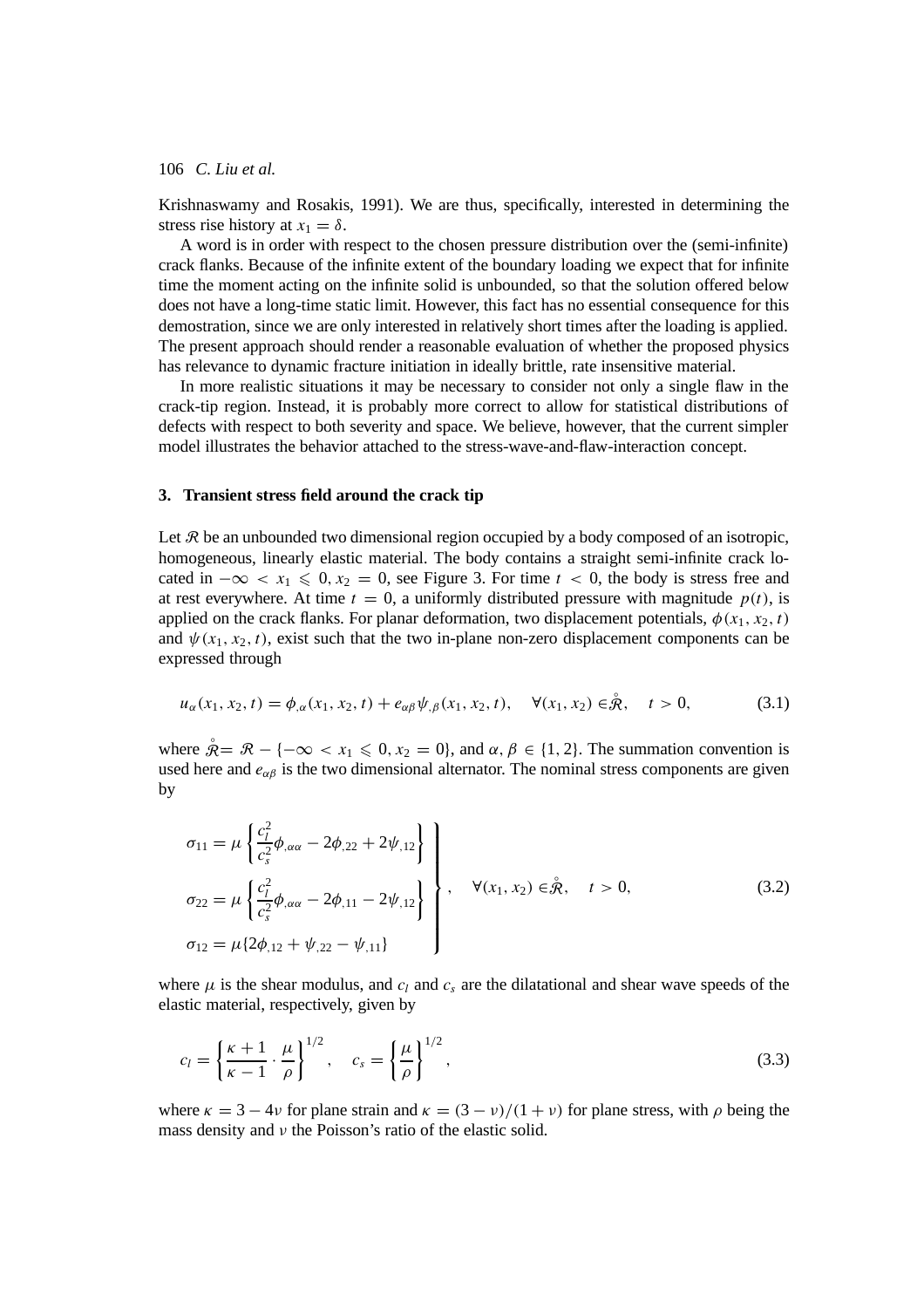## *Loading rates and the dynamic initiation toughness in brittle solids* 107

In terms of the two displacement potentials,  $\phi(x_1, x_2, t)$  and  $\psi(x_1, x_2, t)$ , the equations of motion in the absence of body force density are

$$
\begin{aligned}\n\phi_{,\alpha\alpha}(x_1, x_2, t) - a^2 \ddot{\phi}(x_1, x_2, t) &= 0 \\
\psi_{,\alpha\alpha}(x_1, x_2, t) - b^2 \ddot{\psi}(x_1, x_2, t) &= 0\n\end{aligned}\n\bigg\}, \quad \forall (x_1, x_2) \in \overset{\circ}{\mathcal{R}}, \quad t > 0,\n\tag{3.4}
$$

where  $a = 1/c_l$  and  $b = 1/c_s$ . The boundary conditions are

$$
\sigma_{22}(x_1, 0^{\pm}, t) = -p(t), \quad -\infty < x_1 \le 0
$$
  
\n
$$
\sigma_{12}(x_1, 0^{\pm}, t) = 0, \quad -\infty < x_1 < \infty
$$
  
\n
$$
u_2(x_1, 0^{\pm}, t) = 0, \quad 0 < x_1 < \infty
$$
\n(3.5)

while the initial conditions are

$$
\begin{aligned}\n\phi(x_1, x_2, 0) &= \psi(x_1, x_2, 0) = 0 \\
\dot{\phi}(x_1, x_2, 0) &= \dot{\psi}(x_1, x_2, 0) = 0\n\end{aligned}
$$
\n
$$
\forall (x_1, x_2) \in \mathring{\mathcal{R}}.
$$
\n(3.6)

The requirement that the displacements should be bounded throughout the region, or that the mechanical energy density be integrable allows, nevertheless, that the stresses at the crack tip be singular, so that we have

$$
\int_{\mathcal{R}'} (\sigma_{\alpha\beta}\varepsilon_{\alpha\beta} + \rho \dot{u}_{\alpha}\dot{u}_{\alpha}) dA < \infty, \quad \forall \mathcal{R}' \subset \mathring{\mathcal{R}}.
$$
\n(3.7)

In agreement with Figure 4, the pressure applied to the crack faces,  $p(t)$ , is assumed to have the (ramp) form

$$
p(t) = \begin{cases} \frac{\sigma^*t}{T}, & 0 < t < T, \\ \sigma^*, & t \geq T, \end{cases}
$$
 (3.8)

where *T* represents the finite rise time. To obtain the solution for the normal traction ahead of the crack tip, we obtain first the solution corresponding to  $T = 0$  (step function profile) from which the final solution can be easily constructed.

#### 3.1. SOLUTION FOR THE STEP PRESSURE

For the pressure

$$
p(t) = \sigma^* H(t),\tag{3.9}
$$

with  $H(\cdot)$  denoting the Heaviside step function, the normal traction ahead of the stationary crack tip,  $\sigma_+(x_1, t)$ , can be obtained as (Freund, 1990),

$$
\sigma_{+}(x_{1}, t) = -\frac{\sigma^{*}}{\pi} \cdot \frac{\sqrt{2(1-2\nu)}}{2(1-\nu)}
$$

$$
\int_{ax_{1}}^{t} \frac{\frac{c}{a} - \frac{\eta}{ax_{1}}}{\sqrt{\frac{\eta}{ax_{1}} - 1}} \cdot \frac{S_{+}\left(-\frac{\eta}{x_{1}}\right)}{\eta} d\eta \cdot H(t - ax_{1}), \tag{3.10}
$$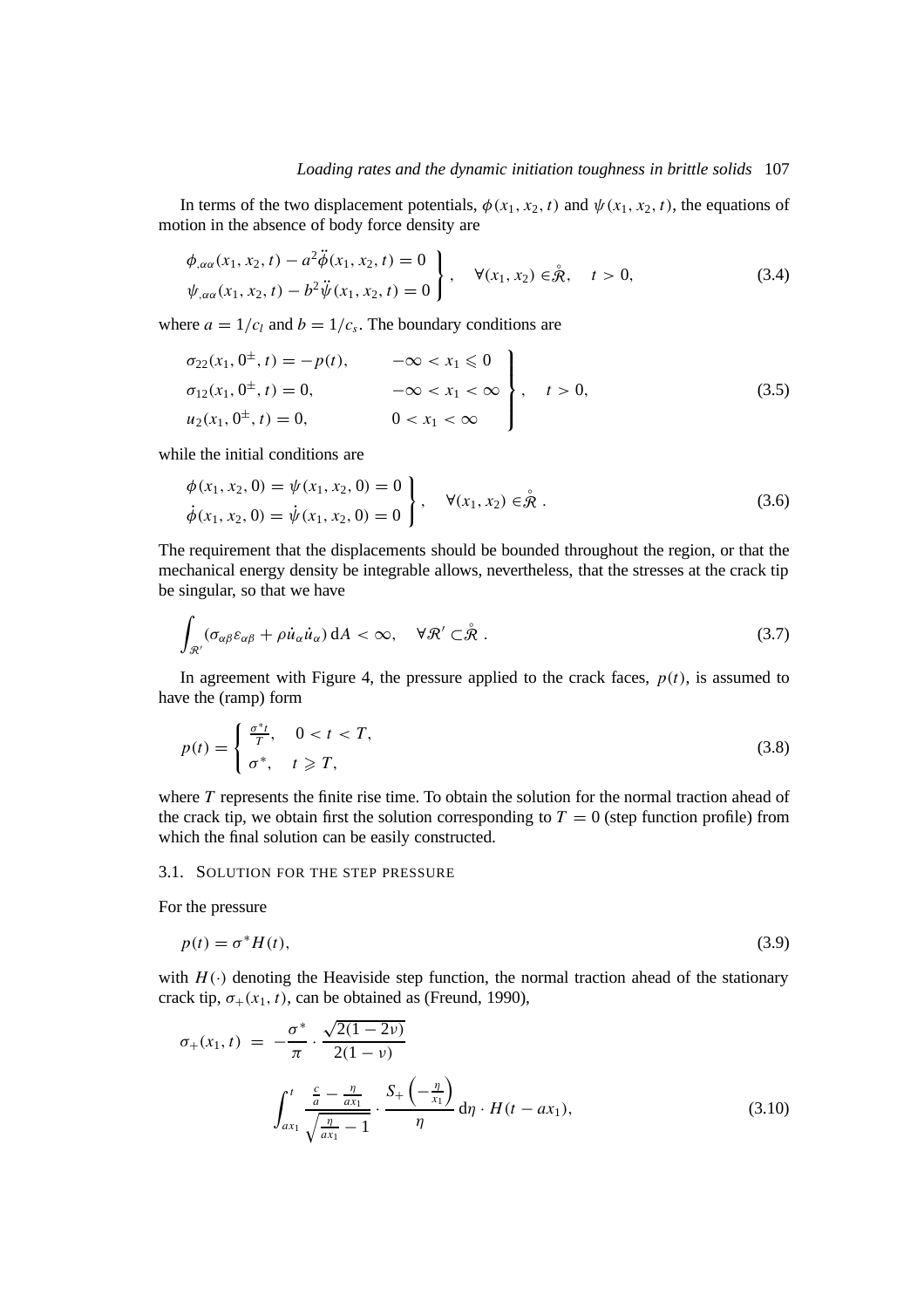

*Figure 4.* Profiles of the pressure applied on the surface of a semi-infinite stationary crack. *T* represents the finite rise time of the loading.

where  $c = 1/c_R$  and  $c_R$  is the Rayleigh wave speed of the elastic solid determined from

$$
D(v) \equiv 4\left(1 - \frac{v^2}{c_l^2}\right)^{1/2} \left(1 - \frac{v^2}{c_s^2}\right)^{1/2} - \left(2 - \frac{v^2}{c_s^2}\right)^2 = 0.
$$
 (3.11)

In expression (3.10), the function  $S_+(\zeta)$  is defined by

$$
S_{+}(\zeta) = \exp\left\{-\frac{1}{\pi} \int_{a}^{b} \tan^{-1} \left[\frac{4x^{2}\sqrt{(x^{2}-a^{2})(b^{2}-x^{2})}}{(b^{2}-2x^{2})^{2}}\right] \frac{dx}{x+\zeta}\right\}.
$$
 (3.12)

The distribution of the normal traction  $\sigma_+(x_1, t)$  under the surface pressure (3.9) is plotted in Figure 5, for  $\nu = 0.3$ , assuming plane stress conditions. In addition, the arrival of each wave is indicated in the figure as well. The stress intensity factor at the crack tip,  $K_I(t)$  corresponding to the step pressure situation is

$$
K_{\rm I}(t) = \frac{2\sigma^*}{1-\nu} \sqrt{\frac{(1-2\nu)c_l t}{\pi}}.
$$
\n(3.13)

## 3.2. CRACK FACE PRESSURE WITH FINITE RISE TIME

Based on the solution for the step crack-face pressure, solutions for ramp loadings (3.8), can be obtained by superposition. The normal traction ahead of the stationary crack tip is then

$$
\frac{\sigma_{+}(x_1, t)}{\sigma^*} = \begin{cases} \int_0^{t/T} G\left(\frac{T}{ax_1}\left(\frac{t}{T} - \eta\right)\right) d\eta, & 0 < t < T, \\ \int_0^1 G\left(\frac{T}{ax_1}\left(\frac{t}{T} - \eta\right)\right) d\eta, & t \ge T, \end{cases}
$$
\n(3.14)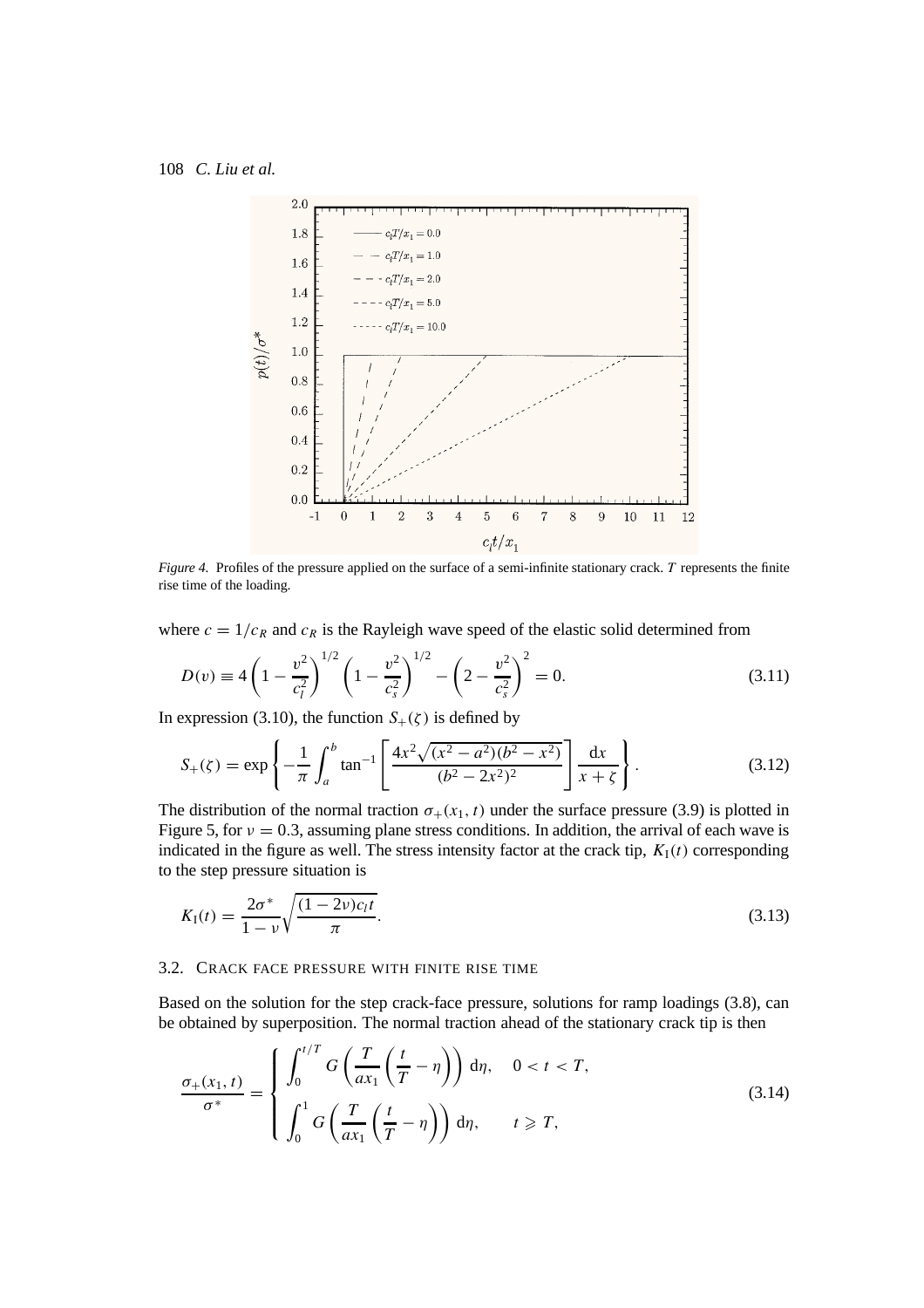

*Loading rates and the dynamic initiation toughness in brittle solids* 109

*Figure 5.* Variation of the normal traction ahead of the stationary crack tip for plane stress. The crack-face pressure has the step function profile.

where

$$
G(\xi) = \int_0^{\sqrt{\xi-1}} \tau_b(\lambda) d\lambda \cdot H(\xi-1),
$$

and

$$
\tau_b(\lambda) = -\frac{\sqrt{2(1-2\nu)}}{\pi(1-\nu)} \left\{ \left( \frac{c}{a} - 1 \right) - \lambda^2 \right\} \frac{S_+(-a(1+\lambda^2))}{1+\lambda^2}.
$$

Now, the stress intensity factor at the crack tip is given by

$$
\frac{K_{\rm I}(t)}{\sigma^* \sqrt{\pi c_l T}} = \begin{cases} \frac{4\sqrt{1-2\nu}}{3\pi (1-\nu)} \left(\frac{t}{T}\right)^{3/2}, & 0 < t < T, \\ \frac{4\sqrt{1-2\nu}}{3\pi (1-\nu)} \left\{ \left(\frac{t}{T}\right)^{3/2} - \left(\frac{t}{T} - 1\right)^{3/2} \right\}, & t \ge T. \end{cases}
$$
(3.15)

The normal traction ahead of the crack tip is plotted in Figure 6 for ramp pressure loading. As in Figure 5, only plane stress solutions are shown for  $\nu = 0.3$ . For comparison purposes, the distribution for  $T = 0$  is presented as well. Note that for various values of  $T$ , the initial normal traction is all negative and decreasing, it increases at the moment when the shear wave arrives. The initial increase is rather slow until the loading signal corresponding to the plateau portion of the pressure function arrives. Also notice that the final increasing rate of the normal traction is almost the same for all the values of *T* . In Figure 7, the stress intensity factor at the stationary crack tip is plotted as a function of time *t*. From this figure one can see that when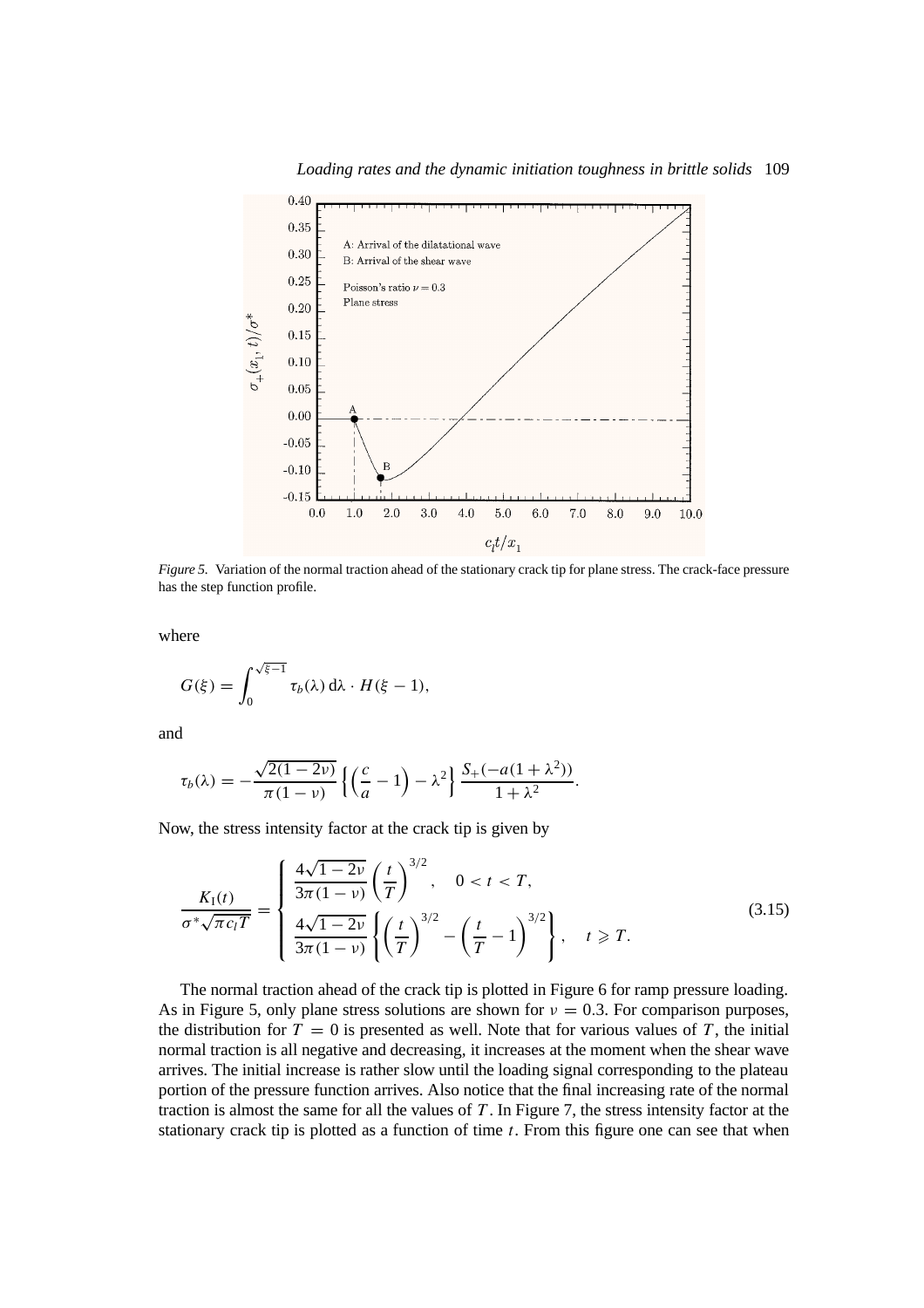

*Figure 6.* Distribution of the normal traction ahead of the tip of a semi-infinite stationary crack that is subjected to uniform pressure with finite rise time (plane stress).



*Figure 7.* Variation of the stress intensity factor at the stationary crack tip, *K*I, as a function of time *t*.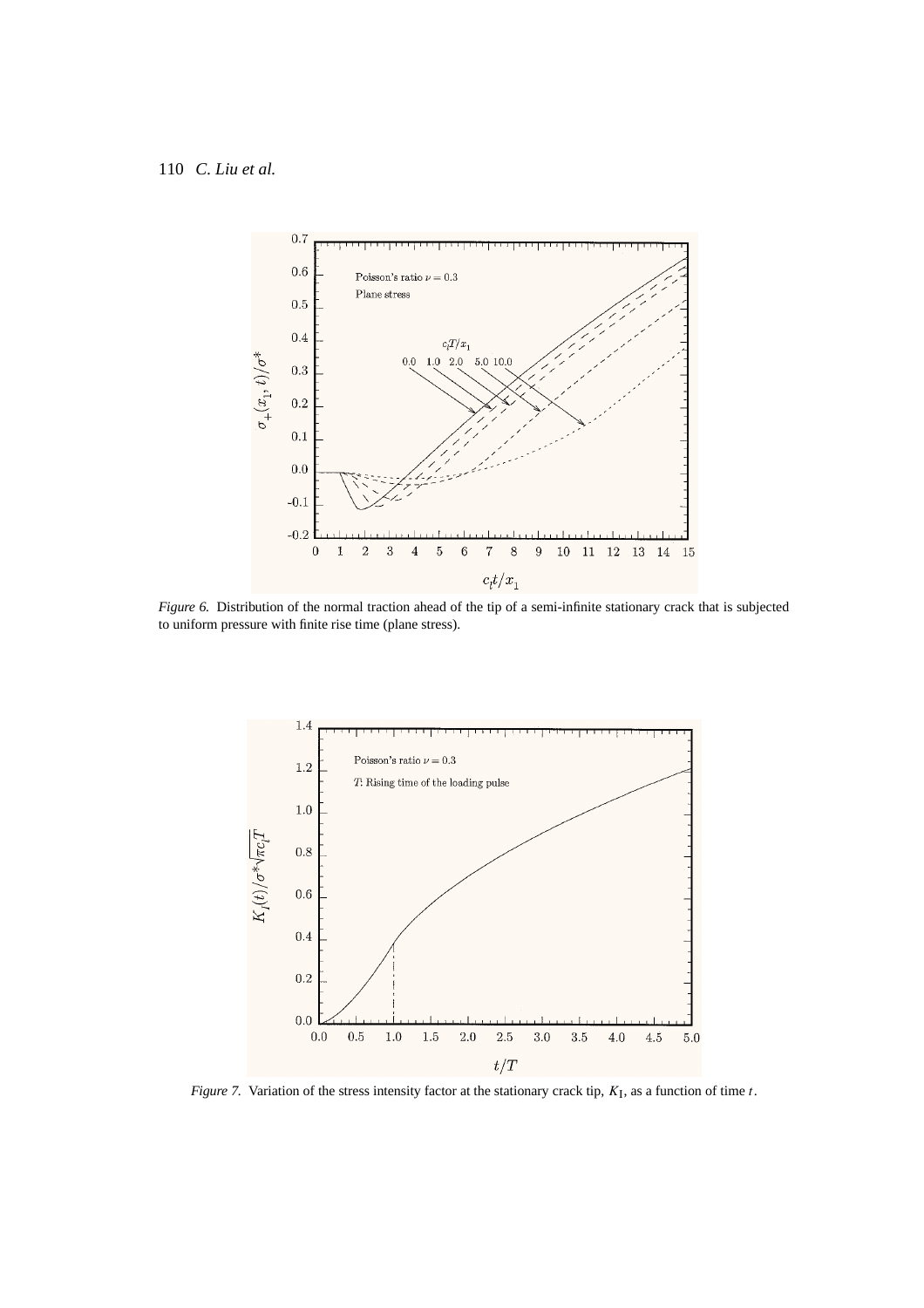

*Loading rates and the dynamic initiation toughness in brittle solids* 111

*Figure 8.* Comparison of the transient traction solution with its  $K<sub>I</sub>$ -dominant representation.

 $t/T < 1$ , the quantity  $K_I(t)$ , which provides the measure of loading rate at the crack tip, is an increasing function of time *t*, while for  $t/T > 1$ ,  $\dot{K}_{I}(t)$  decreases with respect to time *t*.

To study the region of  $K<sub>I</sub>$ -dominance, the ratio of the normal traction ahead of the crack tip,  $\sigma_{+}(x_1, t)$ , to the quantity  $K_1(t)/\sqrt{2\pi x_1}$ , which is the leading term in the asymptotic representation of the stress field, is plotted against  $c_l t / x_1$  in Figure 8. Only two values of the rise time *T* are considered, one for the step loading case ( $T = 0$ , open circles), and one for nonzero *T* (solid circles). One observes that for the normal traction to approach its *K*Idominant representation at a fixed point ahead of the crack tip, an extremely long time is needed. On the other hand, for fixed time  $t$ , the  $K<sub>I</sub>$ -dominant solution is applicable only at points that are very close to the crack tip. Therefore, at a finite distance from the crack tip and at moments of earlier stages of loading, no region exists that can be described accurately by the leading term of the asymptotic solution alone. This observation is at the heart of the apparent rate dependence of the initiation time.

# **4. Dynamic crack initiation**

As discussed in the introduction, we view the inititation of a stationary crack as a process that the defects in the vicinity of the crack tip develop into small secondary cracks, and these secondary cracks coalesce with the original crack so as to enlarge it further. The formation of the secondary cracks in the vicinity of the crack tip is controlled by the stress level at that location. It is also believed that this process is closely connected to how the stress level reaches the critical value, *i.e.*, the loading history at the location of the defects. In this section, the effect of loading rate on the dynamic initiation toughness of a stationary crack is considered using the model problem solved in the previous section.

In the previous section, we determined the transient stress field surrounding the tip of a semi-infinite crack in an unbounded region. The surface of the crack is subjected to a spatially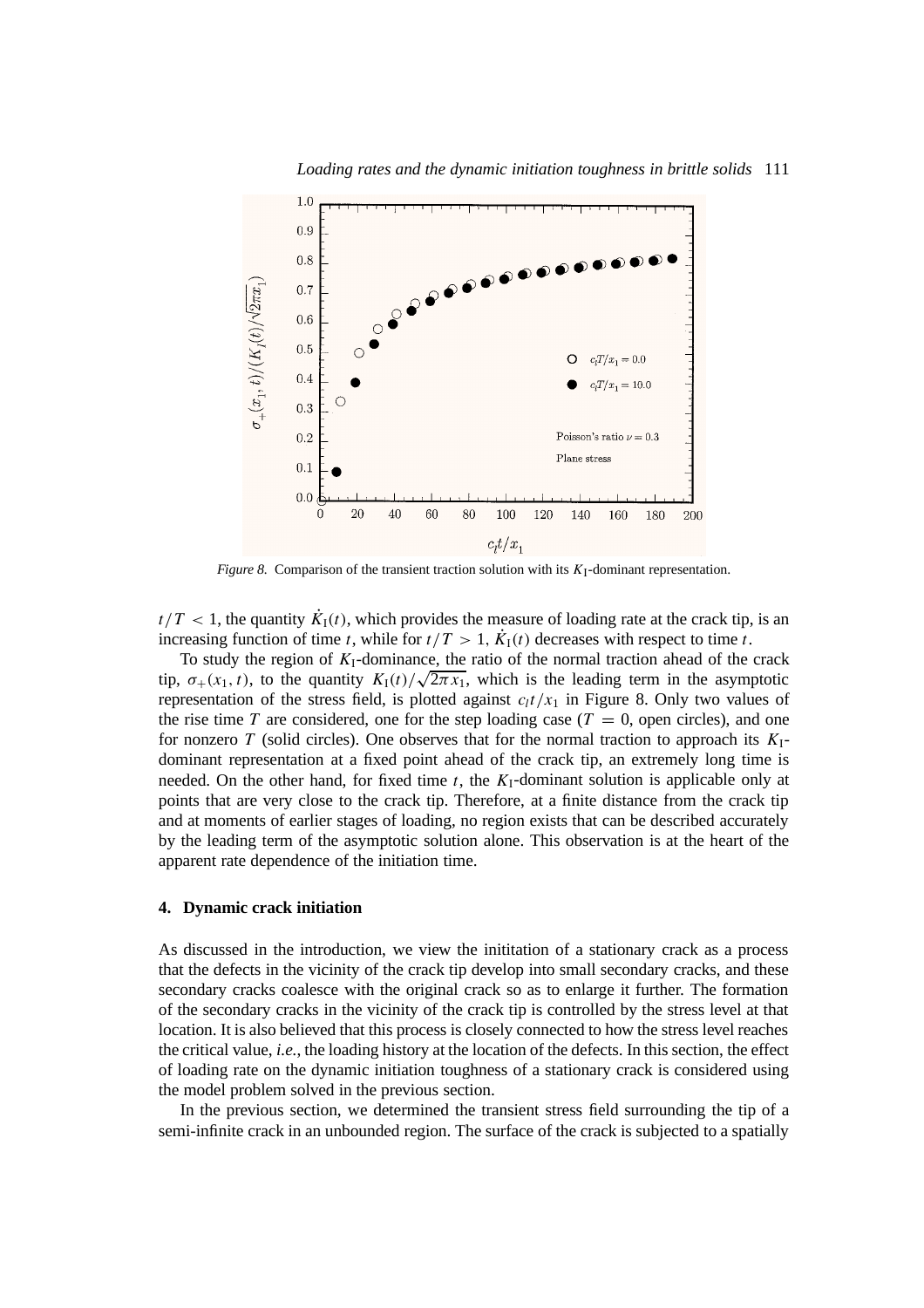

*Figure 9.* Variation of the normal traction at the location  $x_1 = \delta$  ahead of the stationary crack tip for different rise times *T*. At time  $t_{cr}$ , the critical stress  $\sigma_{cr}$ , under which the defect breaks into secondary crack, is reached.

uniform but timewise varying pressure. The crack face pressure  $p(t)$  is characterized by its peak value  $\sigma^*$  and the rise time *T*. The normal traction ahead of the stationary crack tip is given in (3.14), and its variation is shown in Figure 6. Now consider a defect located at a small distance *δ* ahead of the stationary crack tip. The variation of the normal stress at the location  $x_1 = \delta$  is plotted in Figure 9 against the time *t* for different rise times *T*. Suppose that at the stress level  $\sigma_{cr}$ , the defect breaks into a secondary crack, i.e., the critical condition for formation of secondary cracks is

$$
\sigma_{+}(\delta, t_{cr}) = \sigma_{cr}.\tag{4.1}
$$

For a given rise time *T* and the critical stress  $\sigma_{cr}$ , from

$$
\frac{\sigma_{\rm cr}}{\sigma^*} = \begin{cases}\n\int_0^{t_{\rm cr}/T} G\left(\frac{T}{a\delta} \left(\frac{t_{\rm cr}}{T} - \eta\right)\right) d\eta, & 0 < t_{\rm cr} < T, \\
\int_0^1 G\left(\frac{T}{a\delta} \left(\frac{t_{\rm cr}}{T} - \eta\right)\right) d\eta, & t_{\rm cr} \ge T,\n\end{cases}
$$
\n(4.2)

where the function  $G(\cdot)$  has been defined in the previous section, the critical time  $t_{cr}$  can be determined as a function of the rise time *T* for different ratios of  $\sigma_{cr}/\sigma^*$  and is plotted in Figure 10. For a given rise time *T* and the critical stress  $\sigma_{cr}$ , together with the critical time  $t_{cr}$  established from (4.2) and Figure 10, the apparent dynamic fracture toughness,  $K_{\text{IC}}^{\text{d}}$ , is calculated from

$$
\frac{K_{\rm IC}^{\rm d}}{\sigma^* \sqrt{\pi c_l T}} = \begin{cases} \frac{4\sqrt{1 - 2\nu}}{3\pi (1 - \nu)} \left(\frac{t_{\rm cr}}{T}\right)^{3/2}, & 0 < t_{\rm cr} < T, \\ \frac{4\sqrt{1 - 2\nu}}{3\pi (1 - \nu)} \left\{ \left(\frac{t_{\rm cr}}{T}\right)^{3/2} - \left(\frac{t_{\rm cr}}{T} - 1\right)^{3/2} \right\}, & t_{\rm cr} \ge T. \end{cases}
$$
(4.3)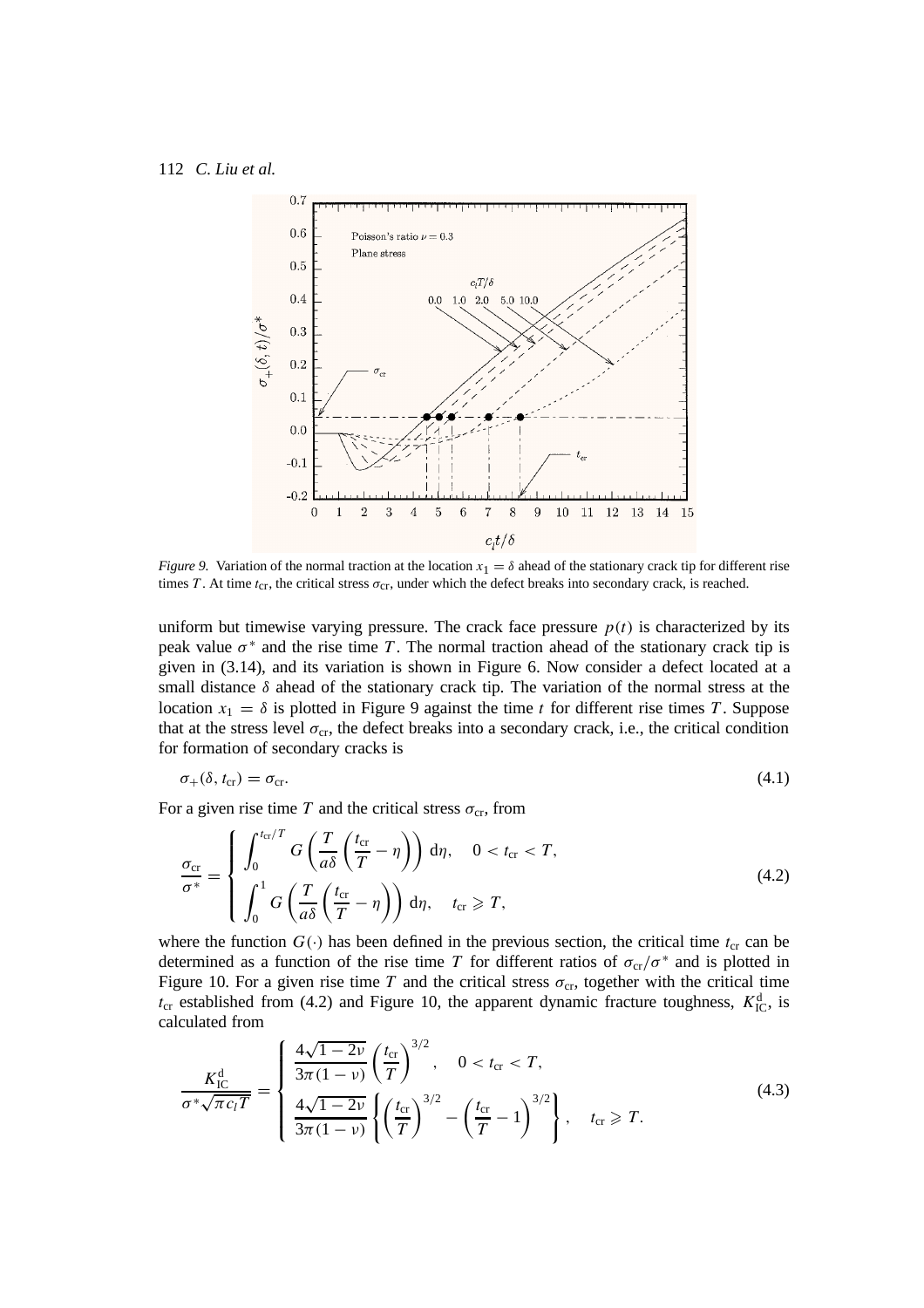

*Loading rates and the dynamic initiation toughness in brittle solids* 113

*Figure 10.* Variation of the critical time  $t_{cr}$ , at which the secondary cracks are formed, as a function of the rise time *T* for different ratios of  $\sigma_{cr}/\sigma^*$ .

This apparent stress intensity factor at the moment of crack initiation, for a fixed ratio  $\sigma_{cr}/\sigma^*$ , is plotted as solid circles in Figure 11 for different rise times. Note that for the given critical stress level  $\sigma_{cr}$ , the apparent initiation toughness is almost a constant for small values of critical time  $t_{cr}$ , and then drops drastically when the critical time  $t_{cr}$  becomes larger. The transition occurs when the critical time  $t_{cr} = T$ . The prefracture variation of the stress intensity factor at the stationary crack tip, as a function of time, is also shown in Figure 11 ending at the solid circles: for each  $c_lT/\delta$  and given  $\sigma^*$ , the stress intensity factor  $K_I$  is an increasing function of time *t* until  $t = t_{cr}$  when the crack starts to propagate.

Several observations are appropriate. Figure 12 describes the relation between the apparent fracture toughness  $K_{\text{IC}}^d$  and the critical time  $t_{\text{cr}}$  at which the crack initiates for different critical stresses  $\sigma_{cr}$ . The apparent fracture toughness  $K_{IC}^d$  is normalized by the quantity  $K_{IC}^s$  = *σ*<sub>cr</sub> $\sqrt{2\pi\delta}$  in Figure 12. Note that all the curves collapse into a single one when  $t_{cr} > T$ for different critical stresses  $\sigma_{cr}$ . Meanwhile, after the moment when the critical time  $t_{cr}$  is comparable to the rise time *T*, the fracture toughness  $K_{\text{IC}}^d$  decreases with the increase in the critical time  $t_{cr}$ . Another way to examine the effect of the critical stress  $\sigma_{cr}$  on the apparent fracture toughness is presented in Figure 13. With respect to a fixed position ahead of the stationary crack tip, for any given rise time *T* of the loading pressure and any critical time  $t_{cr}$ , the apparent fracture toughness  $K_{IC}^d$  is completely determined from (4.3). This relation can be described by a surface  $K_{\text{IC}}^d = K_I(t_{\text{cr}},T)$ , as shown in Figure 13. However, for a given critical stress  $\sigma_{cr}$ , as determined in independent experimental measurements say, or from micromechanical analysis, the critical time  $t_{cr}$  should be determined through (4.2) for the fixed position ahead of the stationary crack tip, *δ*. Now the relation between the apparent fracture toughness  $K_{\text{IC}}^d$ , critical time  $t_{\text{cr}}$ , and rise time *T* will be a curve on the surface in Figure 13, which is represented by the solid circles in the figure. From the above observations, one appreciates that as the critical time  $t_{cr}$  becomes larger than the rise time of the applied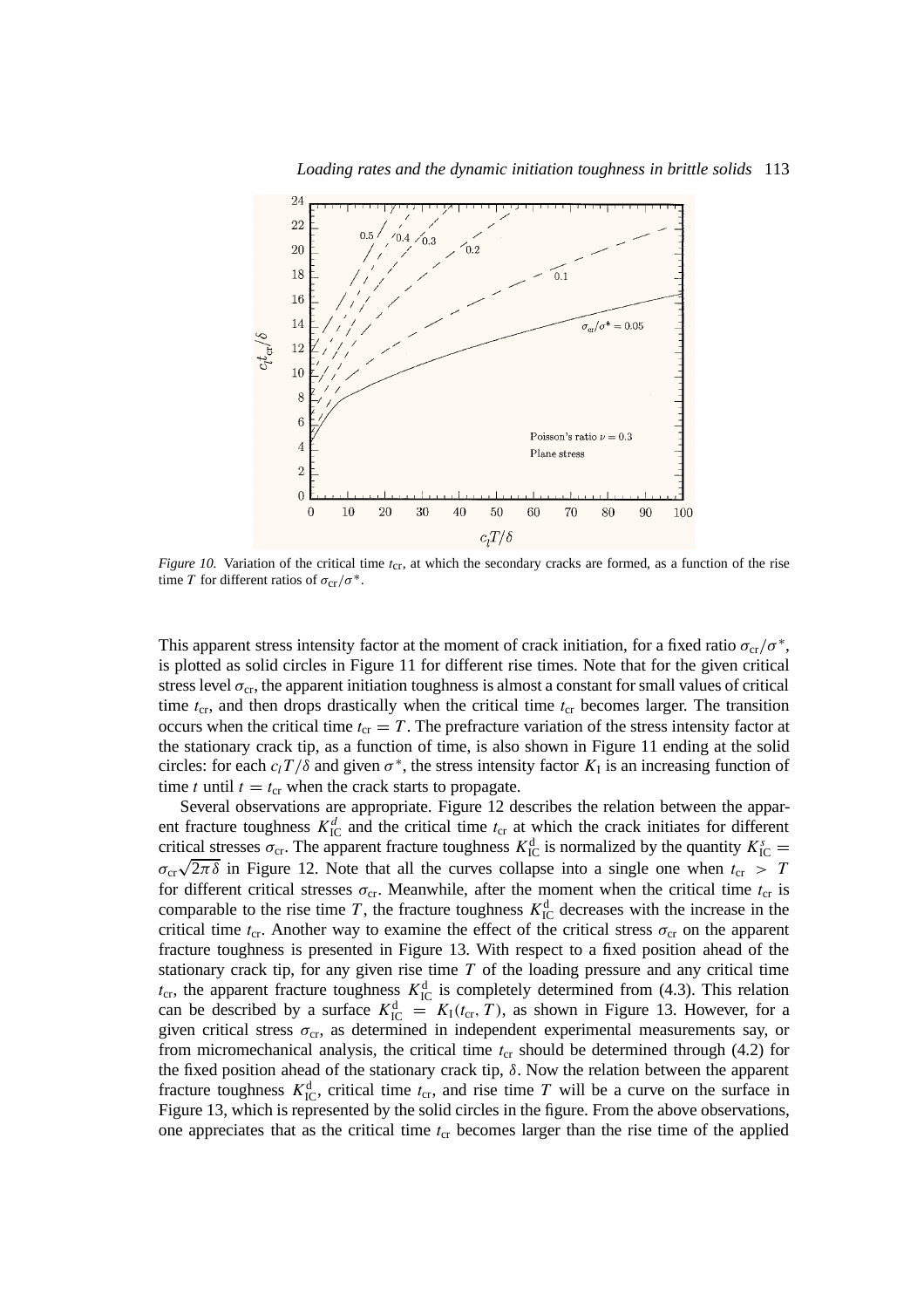

*Figure 11.* Variation of the stress intensity factor  $K_I(t)$  at the stationary crack tip. For the given critical values of  $\sigma_{cr}$  and  $T_{cr}$ , the apparent fracture toughness  $K_I^d$  can be obtained for different rise times *T*.



*Figure 12.* Variation of the apparent fracture toughness  $K_{\text{IC}}^d$ , as a function of the critical time  $t_{\text{cr}}$  for different critical stresses σ<sub>cr</sub>.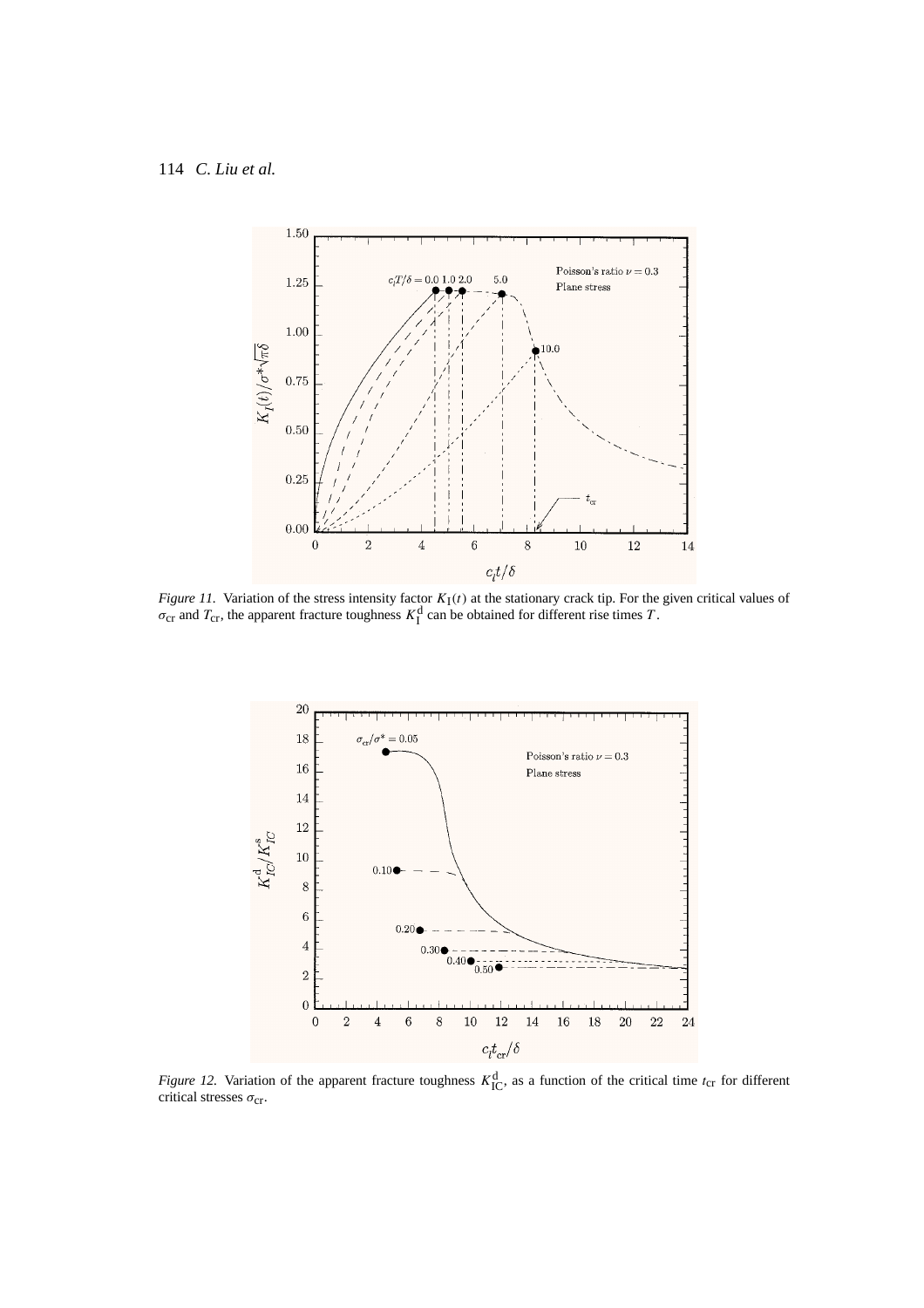

*Figure 13.* Complete relation between the apparent fracture toughness  $K_{\text{IC}}^d$ , rise time *T*, critical time *t*<sub>cr</sub>, and the critical stress σ<sub>cr</sub>.



*Figure 14.* Variation of the normal stress ahead of the stationary crack tip at the moment of crack inititiation, as a function of the distance from the crack tip.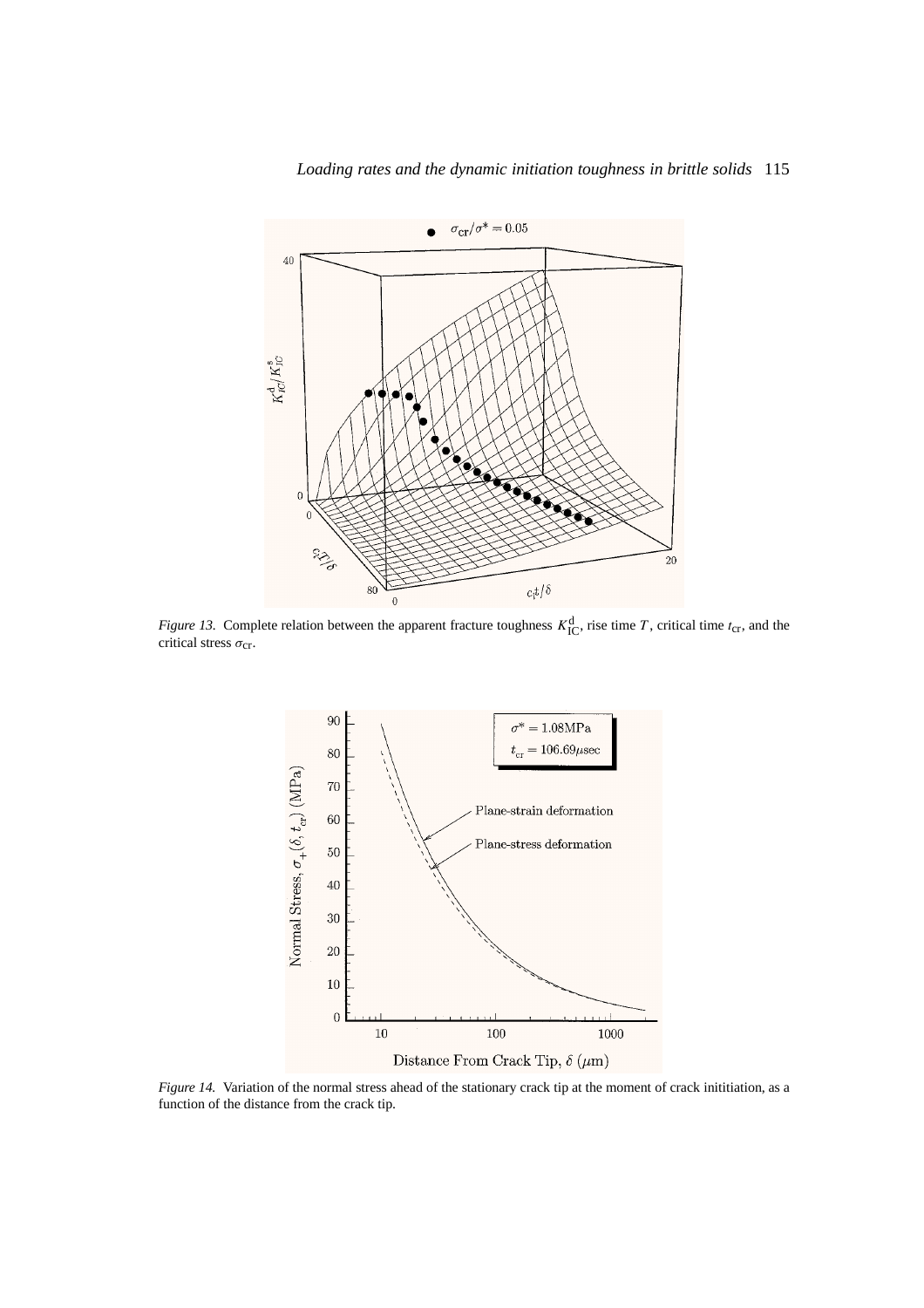

*Figure 15.* Relationship between  $K_{IC}^d$  and  $t_{cr}$  from analytical calculations and from experimental measurements: (a) plane-strain, (b) plane-stress.

stress *T*, the apparent fracture toughness  $K_{\text{IC}}^{\text{d}}$  is a decreasing function. If we identify  $t_{\text{cr}}$  as the moment at which the crack starts to propagate, these observations are in agreement with the experimental measurements on Homalite-100 material by Ravi-Chandar and Knauss (1984).

# **5. Comparison with experiments**

To compare the experimental observations of Ravi-Chandar and Knauss (1984) to the theoretical analysis discussed in the previous section, we need to know first the traction distribution along the line ahead of the stationary crack tip at the moment of crack initiation. For the case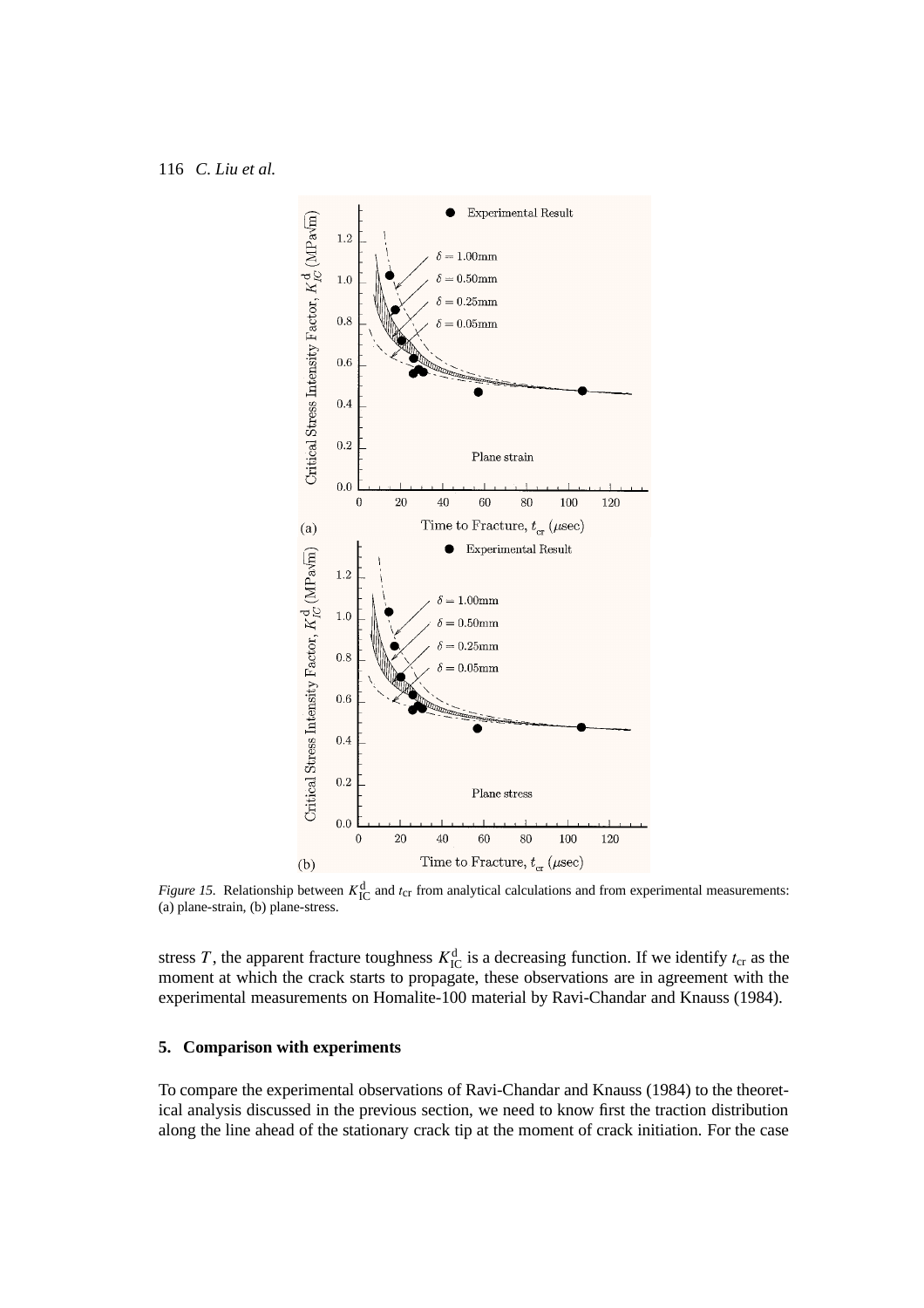$\sigma^* = 1.08 \text{ MPa}$  and  $t_{cr} = 106.69 \mu \text{sec}$ , according to (3.14), the distribution of the normal stress at the moment of crack initiation  $t_{cr}$ , is plotted in Figure 14 for material parameters of Homalite-100  $(c_l = 2057 \text{ m/sec}, v = 0.3)$ , and for two different deformation conditions. One sees that the difference between plane-strain and plane-stress assumptions is quite small. This is so because the boundary conditions are described in terms of tractions on the crack faces and the small difference is thus due to the slight change of elastic wave speeds under the two assumptions. Figure 14 provides the information about the stress level at any given distance from the crack tip and the moment of crack initiation for one particular test situation: choose a fixed distance  $\delta$ , and the corresponding stress level in Figure 14 as  $\sigma_{cr}$ ; using the dynamic initiation criterion, (4.1), the relationship between the apparent critical stress intensity factor  $K_{\text{IC}}^{\text{d}}$  and the time to fracture  $t_{\text{cr}}$  for any prescribed crack face pressure  $\sigma^*$ , can be determined. First, the critical time  $t_{cr}$  is calculated from (4.2) for the given crack face pressure  $\sigma^*$  and rise time *T*. Then the apparent dynamic fracture toughness  $K_{\text{IC}}^{\text{d}}$  is calculated from (4.3). The comparison between this analytical calculations and the experimental measurements is shown in Figures 15(a, b) for both plane-strain and plane-stress conditions. Once again, the difference between plane-strain and plane-stress is small. However, close examination reveals that the plane-strain condition is somewhat closer to the experimental results.

From Figures 15(a, b), one deduces that the model suggested in the previous section, captures the general trend of the experimental observations quite well. Ravi-Chandar and Knauss (1984) had suggested that fracture initiation is controlled by a time and rate invariant criterion for 'times' greater than about 50 to 60*µ*sec, while for shorter times or at higher rates of loading either the fracture criterion changes or the time dependent material behavior becomes important. However, the model proposed in this investigation, indicates that when the initiation time is larger than about 60  $\mu$ sec, the loading rate does not have much effect on the fracture toughness. Conversely, it also showed that the marked increase in inititation toughness at high loading rates is the consequence of how fast (or slow) the stress reaches the critical level at the critical site. Therefore, the fracture initiation is really controlled by a unified mechanism.

### **References**

- Freund, L.B. (1972). Crack propagation in an elastic solid subjected to general loading–I. Constant rate extension. *Journal of the Mechanics and Physics of Solids* **20**, 129–140.
- Freund, L.B. (1990). *Dynamic Fracture Mechanics*, Cambridge University Press.
- Homma, H., Shockey, D.A. and Murayama, Y. (1983). Response of cracks in structural-materials to short pulse loads. *Journal of the Mechanics and Physics of Solids* **31**, 261–279.
- Kalthoff, J.F. and Shockey, D.A. (1977). Instability of cracks under impulse loads. *Journal of Applied Physics* **48**, 986–993.
- Krishnaswamy, S. and Rosakis, A.J. (1991). On the extent of dominance of asymptotic elastodynamic crack-tip fields: Part I – An experimetal study using bifocal caustics. *Journal of Applied Mechanics* **58**, 87–94.

Ma, C.C. and Freund, L.B. (1986). The extent of the stress intensity factor during crack growth under dynamic loading conditions. *Journal of Applied Mechanics* **53**, 303–310.

- Petrov, Y.V. and Morozov, N.F. (1994). On the modeling of fracture of brittle solids. *Journal of Applied Mechanics* **61**, 710–712.
- Ravi-Chandar, K. and Knauss, W.G. (1982). Dynamic crack-tip stresses under stress wave loading–a comparison of theory and experiment. *International Journal of Fracture* **20**, 209–222.
- Ravi-Chandar, K. and Knauss, W.G. (1984). An experimental investigation into dynamic fracture: I. Crack initiation and arrest. *International Journal of Fracture* **25**, 247–262.
- Ravi-Chandar, K. and Knauss, W.G. (1987). On the characterization of the transient stress field near the tip of a crack. *Journal of Applied Mechanics* **54**, 72–78.